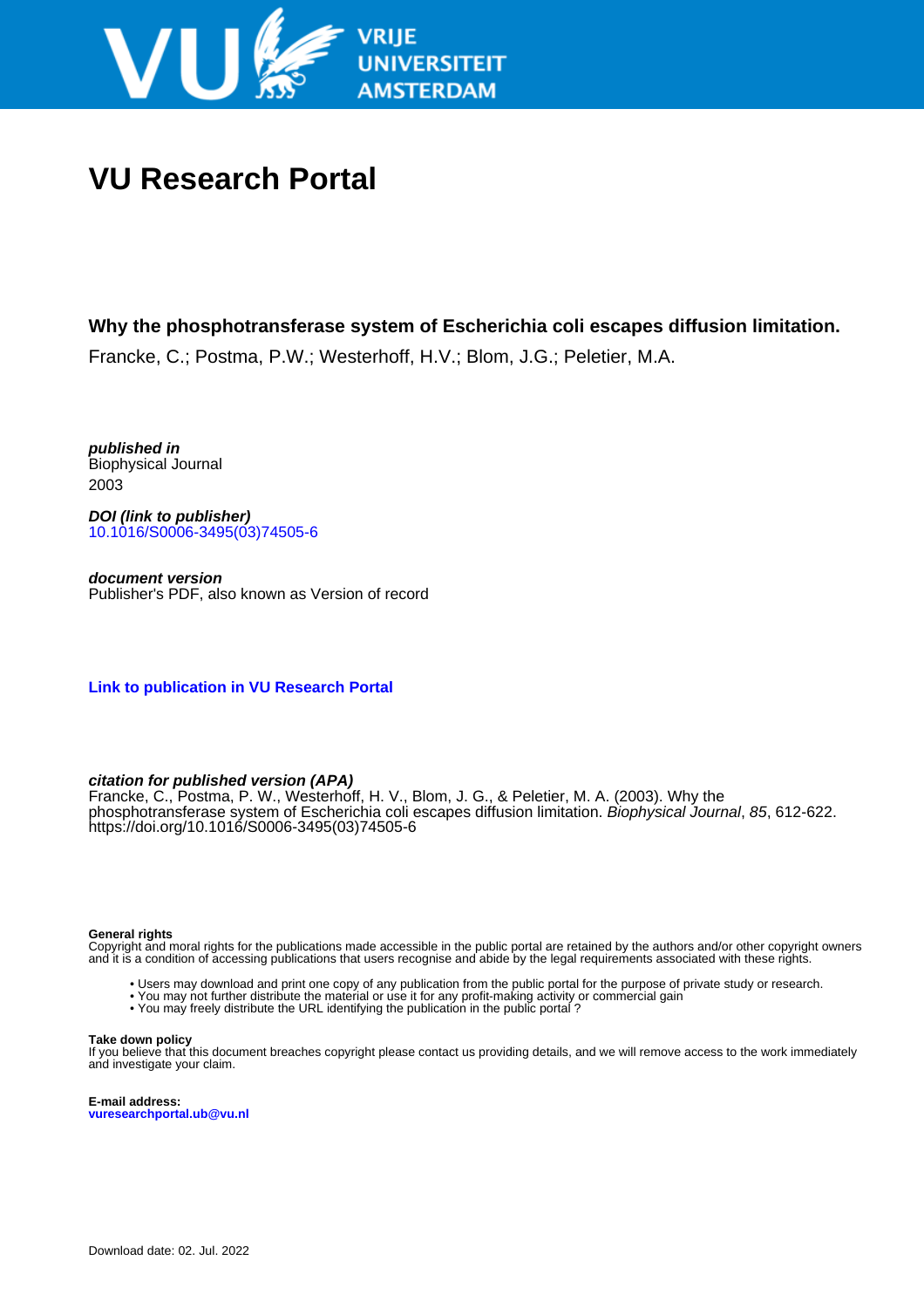# Why the Phosphotransferase System of Escherichia coli Escapes Diffusion Limitation

Christof Francke,\*<sup>†</sup> Pieter W. Postma,\* Hans V. Westerhoff,\*<sup>†‡</sup> Joke G. Blom,§ and Mark A. Peletier<sup>§¶</sup> \*BioCentrum Amsterdam, Swammerdam Institute for Life Sciences, University of Amsterdam, Amsterdam, The Netherlands; <sup>†</sup>BioCentrum Amsterdam, Department of Molecular Cell Physiology, Free University, de Boelelaan 1085,<br>NL-1081 HV Amsterdam, The Netherlands; <sup>‡</sup>Stellenbosch Institute for Advanced Study, Stellenbosch, Sout CWI (Center for Mathematics and Computer Science), NL-1090 GB Amsterdam, The Netherlands; and <sup>1</sup>Eindhoven University of Technology, Eindhoven, The Netherlands

ABSTRACT We calculated the implications of diffusion for the phosphoenolpyruvate:glucose phosphotransferase system (glucose-PTS) of Escherichia coli in silicon cells of various magnitudes. For a cell of bacterial size, diffusion limitation of glucose influx was negligible. Nevertheless, a significant concentration gradient for one of the enzyme species, nonphosphorylated IIA<sup>GIc</sup>, was found. This should have consequences because the phosphorylation state of IIA<sup>GIc</sup> is an important intracellular signal. For mammalian cell sizes we found significant diffusion limitation, as well as strong concentration gradients in many PTS components, and strong effects on glucose and energy signaling. We calculated that the PTS may sense both extracellular glucose and the intracellular free-energy state. We discuss i), that the effects of diffusion on cell function should prevent this highly effective bacterial system from functioning in eukaryotic cells, ii), that in the larger eukaryotic cell any similar chain of mobile group-transfer proteins can neither sustain the same volumetric flux as in bacteria nor transmit a signal far into the cell, and iii), that systems such as these may exhibit spatial differentiation in their sensitivity to different signals.

#### INTRODUCTION

Many cellular processes involve the movement of pathway components to and from a membrane. Kinetic descriptions of such metabolic systems and signal transduction pathways tend to ignore the diffusion process, implicitly assuming that the spatial diffusion is fast relative to the reaction kinetics. However, a relatively straightforward analysis of an imaginary eukaryotic ''two-component system'', composed of a membrane-bound kinase and a cytoplasmic phosphatase, revealed that spatial gradients of phosphorylated and nonphosphorylated protein can be induced by signal-transducing flux within a mammalian cell (Brown and Kholodenko, 1999). These gradients might have significant control over the flux (Kholodenko et al., 2000). Essential to the phenomenon is the fact that here signal-transfer depends on the shuttling of a mobile protein and not on that of a metabolite.

Bacterial cells are much smaller than eukaryotic cells. A typical *Escherichia coli* B/r cell has dimensions of  $\sim$ 1  $\times$  3  $\mu$ m (Nanninga, 1998), whereas a small eukaryote like baker's yeast (Saccharomyces cerevisiae) is already  $4 \mu m$  in diameter (Sherman, 1991). Therefore, we wondered whether one should also expect an effect of diffusion on the functioning of important bacterial ''protein chains''. Instead

 2003 by the Biophysical Society 0006-3495/03/07/612/11 \$2.00

of studying an imaginary system, we investigated the behavior of the PTS. In many bacteria, the PTS is responsible for the uptake and phosphorylation of various carbohydrates (Postma et al., 1993) at a very high rate (van der Vlag et al., 1995). On top of that, the protein components of the system play a diverse yet central role in the regulation of cellular activity in most of these organisms (see Lee et al., 2000; Lux et al., 1999; Seok et al., 1997; Tanaka et al., 2000; and reviews by Postma et al., 1993; Saier et al., 1996; Stülke and Hillen, 1999). Due to its spatial organization, the functioning of the PTS depends on diffusion: a phosphoryl group derived from cytoplasmic phosphoenolpyruvate is transferred by cytoplasmic proteins to a membrane protein that imports and phosphorylates the carbohydrate. This implies that a spatial gradient in the concentration of some of the protein species (be it phosphorylated, nonphosphorylated, or complexed) should build up for the pathway to develop flux. The main issue addressed here is how large such a gradient should be and whether it might lead to substantial fractional changes in local concentrations of PTS components, eventually limiting flux or signaling (diffusion limitation). A second issue treated is whether a similar system in a eukaryotic cell should be expected to develop gradients and diffusion limitation.

We set out to calculate this for the glucose-PTS of E. coli in a comprehensive manner, taking into account the spatial separation of the pathway components and the diffusion processes that are responsible for the transport to and away from the membrane. The parameter values in our model were based on experimental data only, combining the kinetic description of the glucose-PTS by Rohwer et al. (2000) and diffusion measurements in live E. coli (Elowitz et al., 1999). We show how *E. coli* escapes diffusion limitation of the metabolic and transport flux through this system in ways that are not available to the larger mammalian cell.

Submitted August 1, 2002, and accepted for publication January 21, 2003. Dedicated to the memory of Dr. Pieter W. Postma, who died on April 21, 2002.

Address reprint requests to Christof Francke, Tel.: 0031-20-4447235; Fax: 0031-20-4447229; E-mail: cfrancke@bio.vu.nl.

Abbreviations used: PTS, phosphoenolpyruvate:carbohydrate phosphotransferase system; GFP, green fluorescent protein; glc, glucose; PEP, phosphoenolpyruvate.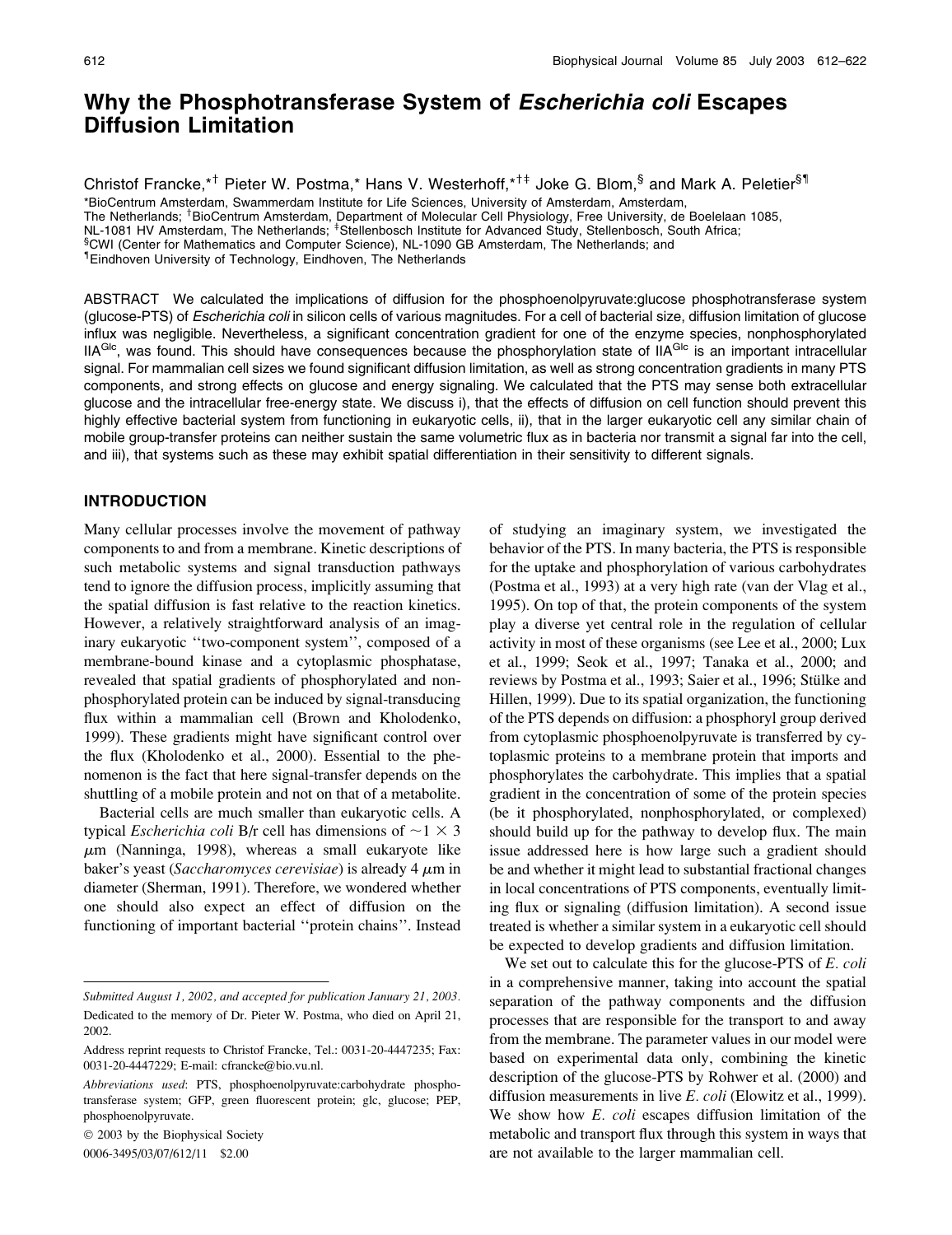#### METHODS

#### Mechanism

The glucose-PTS of E. coli (discovered by Kundig et al., 1964) consists of four proteins: the general PTS-proteins enzyme I (EI) and HPr and the carbohydrate-specific proteins  $IIA<sup>Glc</sup>$  and  $IICB<sup>Glc</sup>$ . The former three proteins are located in the cytoplasm and relay a phosphoryl-group derived from phosphoenolpyruvate (PEP) in a consecutive manner to the latter membranebound protein, which in turn imports glucose and concomitantly phosphorylates it (Meadow et al., 1990; Postma et al., 1993; Robillard and Broos, 1999). Using the in vivo uptake rate of  $\alpha$ -p-methyl glucoside (a glucose analog) of  $\sim 0.9$  nmol s<sup>-1</sup> per mg dry cell weight (reported by van der Vlag et al., 1995), an in vivo IICB<sup>Glc</sup> concentration of  $\sim$ 10  $\mu$ M and a cellular volume of  $\sim$ 2.5  $\mu$ l per mg dry weight (cf. Rohwer et al., 2000), we calculate that  $\sim$ 37 molecules of glucose are imported and phosphorylated per molecule of IICB<sup>Glc</sup> per s. Rohwer et al. (2000) made an in silicon replica of the glucose-PTS, i.e., a precise model exclusively based on the available literature data on  $K<sub>m</sub>$  values, equilibrium constants, and association constants of the PTS-proteins for their substrates. Basic assumptions were that all elementary reactions in the pathway were bimolecular and that the reacting species were distributed homogeneously. Because the model ignored the spatiality of the pathway, we decided to make a new model that omits the latter assumption.

The explicit form of the modeled pathway is given in Fig. 1 and the model parameters in Table 1. The enzymes involved can occur in various states. Enzyme IIA<sup>Glc</sup>, for instance, can either be nonphosphorylated (IIAGlc), phosphorylated (IIAGlc-P) or complexed (IIAGlc-P-HPr and IICBGlc-P-IIAGlc). The term ''enzyme species'' will be used to refer to the different states throughout the text.

#### Diffusion and reaction rates

We assumed that reacting species meet through passive diffusion and that the diffusion process for every molecular species could be characterized by a single constant. The behavior of the molecules was modeled using a continuous representation (the concentration). The local change in the concentration of protein species  $p$  in time was related to the net production rate and diffusion rate by the balance equation:

$$
\partial [p] / \partial t = v_{\rm p} + \nabla \cdot (D_{\rm p} \nabla [p]) \tag{1}
$$

Equation 1 implies that the increase with time in a local concentration must equal the local net production rate  $(v_p)$  plus the net influx rate through diffusion. Convection was neglected because in the in vivo measurements of GFP movement, there were no indications of directional bias or enhanced apparent mobility (Elowitz et al., 1999; Dayel et al., 1999). Diffusion was parametrized by a protein specific diffusion constant  $D_p$ .  $\nabla$  is the operator for the spatial derivative and the precise formulation of  $\nabla \cdot (D_{p} \nabla [p])$  thus depends on the dimension of the system and the coordinate system. Here ''local'' indicates a certain position in the cellular space for the cytoplasmic

EI + PEP 
$$
\frac{k_1 \lambda}{k_2}
$$
 EI-PEP  $\frac{k_2 \lambda}{k_3}$  EI-P+pyruvate (1)  
\nHPr + EI-P  $\frac{k_1 \lambda}{k_3}$  HPr-P-EI  $\frac{k_1 \lambda}{k_4}$  HPr-P + EI (2)  
\nIIA<sup>Ge</sup> + HPr-P  $\frac{k_1 \lambda}{k_3}$  IIA<sup>Ge</sup>-P+HPr  $\frac{k_2 \lambda}{k_4}$  IIA<sup>Ge</sup>-P + HPr (3)  
\nIICB<sup>Ge</sup> + IIA<sup>Ge</sup>-P  $\frac{k_1 \lambda}{k_3}$  IICB<sup>Ge</sup>-P-IIA<sup>Ge</sup>  $\frac{k_1 \lambda}{k_4}$  IICB<sup>Ge</sup>-P + IIA<sup>Ge</sup> (4)  
\nglucose + IICB<sup>Ge</sup>-P  $\frac{k_2 \lambda}{k_3}$  glc-P-ICB<sup>Ge</sup>  $\frac{k_{10 \lambda}}{k_{10}}$  glc-6-P + IICB<sup>Ge</sup> (5)

FIGURE 1 Reaction mechanism of the glucose-PTS of E. coli. In reaction 5, glucose comes from the periplasm, is phosphorylated, and the resulting glucose-6-phosphate is released into the cytoplasm, making the PTS an active uptake system for the glucose moiety.  $\text{ICB}^{\text{Glc}}$  is a cytoplasmic membrane protein. All other components of the reaction scheme are cytoplasmic.

enzyme species, or on the membrane surface for the species situated at the membrane boundary.

The net production rate  $v_p$  represents the sum of all rates that lead to the production of  $p$  minus all rates that lead to the consumption of  $p$ . The rate equations were derived directly from the reaction scheme in Fig. 1 (see Blom and Peletier, 2000, 2002). Because the concentrations [IICB<sup>Glc</sup>], [IICB<sup>Glc</sup>-P], [IICB<sup>Glc</sup>-P- IIA<sup>Glc</sup>], and [glc-P-IICB<sup>Glc</sup>] are surface concentrations, their reaction rates were defined per unit of surface area.

For the mass balance of the cytoplasmic enzyme species, the reaction at the membrane represents a source/sink term. The corresponding boundary condition was obtained by equating the source/sink with the local flux near the membrane (direction represented by normal vector  $\mathbf{n}$ ). For IIA<sup>Glc</sup> and IIA<sup>Glc</sup>-P, the boundary condition yields Eqs. 2 and 3, and for the other cytoplasmic enzyme species Eq. 4:

$$
D_{\text{IIA}} \partial[\text{IIA}^{\text{Glc}}]/\partial \mathbf{n} = k_8[\text{IICB}^{\text{Glc}} \text{-}P \text{-} \text{IIA}^{\text{Glc}}] \\
- k_{-8}[\text{IICB}^{\text{Glc}} \text{-}P][\text{IIA}^{\text{Glc}}] \tag{2}
$$

$$
D_{\text{IIA-P}} \partial[\text{IIA}^{\text{Glc}} - \text{P}]/\partial \mathbf{n} = k_{-7}[\text{IICB}^{\text{Glc}} - \text{P-IIA}^{\text{Glc}}] - k_{7}[\text{IICB}^{\text{Glc}}][\text{IIA}^{\text{Glc}} - \text{P}]
$$
(3)

$$
D_{\rm p} \partial [p] / \partial {\bf n} = 0 \tag{4}
$$

The set of equations described in the above forms the core of our reactiondiffusion model.

#### Cell size, geometry, and numerical methods

E. coli cells are small cylinders with spherical poles. Depending on growth conditions and the strain, their diameter ranges from 0.5 to 1.5  $\mu$ m and their length from 2 to 4  $\mu$ m (Nanninga, 1998; Woldringh and Nanninga, 1985). One could describe the shape of the E. coli cell in various ways, such as cigar-like or rod-like. Because the latter term is used throughout biological literature, we will use rod or rod-like when describing the actual shape of the bacterial cell. We performed numerical experiments with a model rod cell with a diameter of 1.2  $\mu$ m ( $r = 0.6 \mu$ m) and a length of 3  $\mu$ m (see Blom and Peletier, 2002), and a spherical model cell with a radius (r) of 0.6  $\mu$ m (see Blom and Peletier 2000). In all our calculations with both model cells, we found only a single steady state independent of the initial conditions and the lateral diffusion of the membrane component. Because the behavior of the system was essentially similar in both model cells, as described in the Appendix, we decided in this paper to treat the bacterial cell as if it were a sphere. This not only reduced the complexity of the description and the interpretation, but also made a straightforward comparison with a larger eukaryotic model cell possible. For a model mammalian cell, we assumed a sphere with a radius of 10  $\mu$ m.

We considered all concentrations of cytoplasmic species to be functions of the spatial variable, and we confined the membrane-bound species to the boundary of the sphere. Because all solutions of our calculations were spherically symmetric, Eq. 1 can be reduced to the following system of reaction-diffusion equations:

$$
\partial[c]/\partial t = v_{c} + (1/r^{2})\partial((r^{2}D_{c})\partial[c]/\partial r)/\partial r
$$
 (1a)

for the cytoplasmic species  $c$ 

and

for the membrane bound species  $m$ 

$$
\partial[m]/\partial t = v_{\rm m} \tag{1b}
$$

The concentrations of the cytoplasmic species were calculated using the resulting partial differential equations. For the membrane-bound species, these reduced to ordinary differential equations. The system was solved using the method of lines: the spatial derivatives were discretized on a computational grid and the resulting system of ordinary differential equations was integrated in time. We calculated the glucose flux  $(J)$  through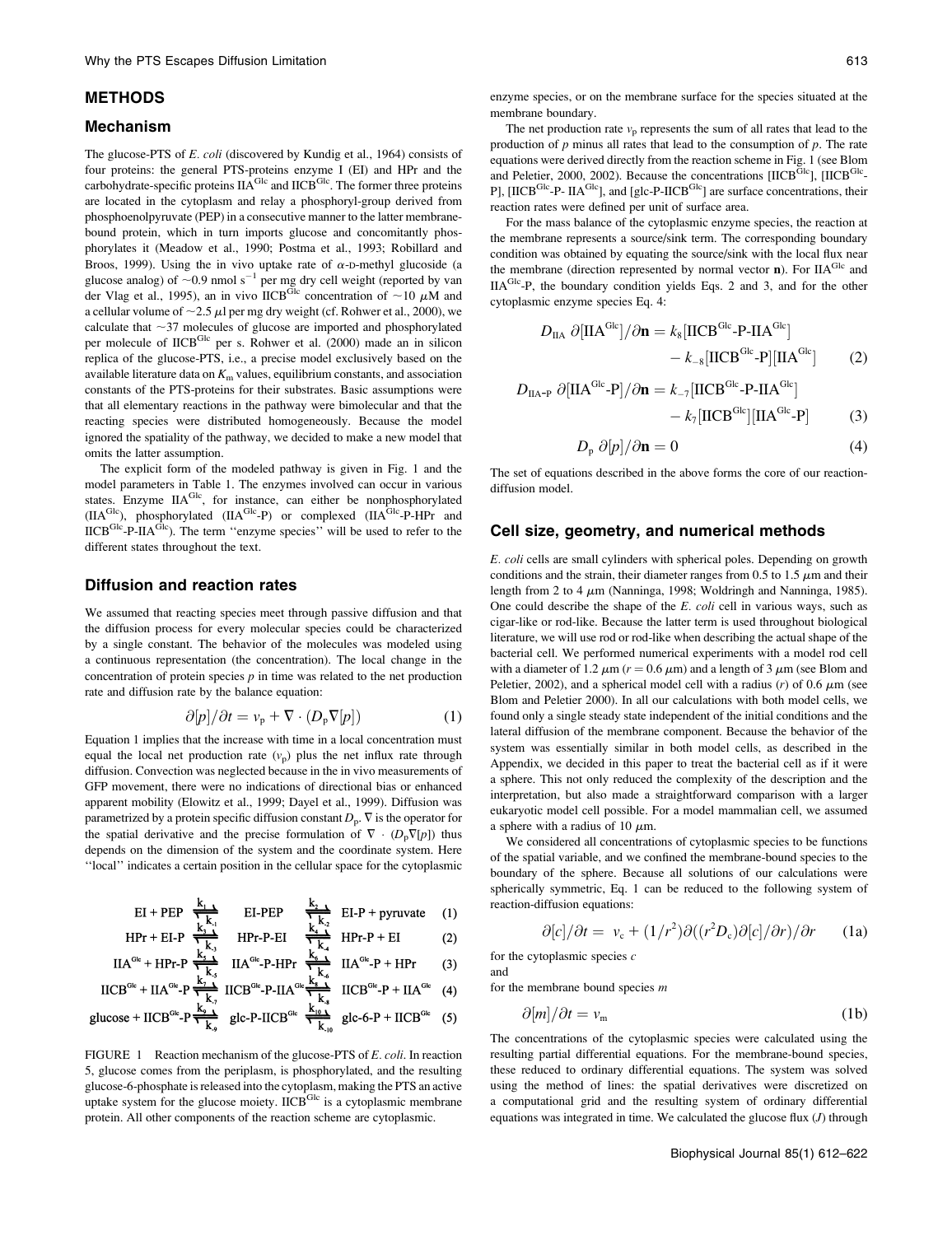TABLE 1 Parameters of the reaction-diffusion model

|                                                                                                 | Concentration of PTS proteins and boundary metabolites in $\mu$ M           |                            |                                |  |  |  |
|-------------------------------------------------------------------------------------------------|-----------------------------------------------------------------------------|----------------------------|--------------------------------|--|--|--|
| $[EI]_{\text{tot}}$ , $[HPr]_{\text{tot}}$ : 5, 50                                              |                                                                             | PEP/Pyruvate: 2800/900     |                                |  |  |  |
| $[\text{IIA}^{\text{Glc}}]_{\text{tot}}$ , $[\text{IICB}^{\text{Glc}}]_{\text{tot}}^*$ ; 40, 10 |                                                                             | glucose/ glc-6-P: $500/50$ |                                |  |  |  |
|                                                                                                 | Rate constants odd, – even: $(\mu M^{-1} s^{-1})$ ; even, – odd: $(s^{-1})$ |                            |                                |  |  |  |
| $k_1$ : 32.7                                                                                    | $k_{-1}$ : 8000                                                             | k <sub>6</sub> : 73.2      | $k_{-6}$ : 56.4                |  |  |  |
| $k_2$ : 1800                                                                                    | $k_{-2}$ : 4.9                                                              | $k_7$ : 14.7               | $k_{-7}$ : 14.7                |  |  |  |
| $k_3$ : 233.3                                                                                   | $k_{-3}$ : 233.3                                                            | $k_8$ : 44                 | $k_{-8}$ : 16                  |  |  |  |
| $k_4$ : 1400                                                                                    | $k_{-4}$ : 56                                                               | $k_0$ : 4.33               | $k_{-9}$ : 6.48                |  |  |  |
| $k_5$ : 366                                                                                     | $k_{-5}$ : 366                                                              | $k_{10}$ : 80              | $k_{-10}$ : 9.10 <sup>-5</sup> |  |  |  |
| Diffusion coefficients ( $\mu$ m <sup>2</sup> s <sup>-1</sup> )                                 |                                                                             |                            |                                |  |  |  |
| EI, EI-P(EP): $3.30$                                                                            |                                                                             |                            | $IIA-P-HPr: 4.37$              |  |  |  |
| HPr-P-EI: 3.15                                                                                  |                                                                             | IIA, IIA-P: 5.00           |                                |  |  |  |
| HPr, HPr-P: 6.30                                                                                |                                                                             | Infinite: 2000             |                                |  |  |  |

The protein and boundary metabolite concentrations and rate constants were best estimates on the basis of the existing experimental data (see Rohwer et al., 2000). The tabulated diffusion coefficient of  $IIA<sup>Glc</sup>$  was based on that found for GFP in E. coli by Elowitz et al. (1999). The other values were calculated from that using a molecular mass of 63.5, 9.1, and 18.1 kDa for EI, HPr, and IIA<sup>Glc</sup>, respectively (de Reuse and Danchin, 1988).

\*The IICBGlc concentration is given as a volume concentration. To obtain the surface concentration (in  $\mu$ m  $\mu$ M), the number was multiplied by the surface/volume ratio of the cell, which in the case of a spherical cell equals 3/r.

the membrane with the aid of Eq. 5 when the system had reached a steady state:

$$
J = 3/r \times (k_{10}[\text{glc-P-ICB}^{\text{Glc}})]
$$

$$
- k_{-10}[\text{glc-6-P}][\text{IICB}^{\text{Glc}}])
$$
(5)

In this relation [glc-6-P] is interpreted as the concentration of glc-6-P at the membrane. Because the concentrations of IICB<sup>Glc</sup> and glc-P-IICB<sup>Glc</sup> are surface concentrations, we normalized by the surface/volume ratio (i.e.,  $(4\pi r^2)/(4/3\pi r^3)$ ) to obtain the volume flux *J*. For a more detailed description of the numerical methods used, readers are referred to Blom and Peletier (2000, 2002).

#### Parameters and variables

Rate constants and enzyme concentrations were taken from Rohwer et al.  $(2000)$  and references cited therein. The membrane concentration of IICB<sup>Glc</sup> was calculated from the bulk-projected concentration by multiplying the bulk concentration with the volume/surface ratio. The PEP and pyruvate concentrations were taken from Hogema et al. (1998), who determined these in glucose-grown cells. Four different combinations of glucose and PEP concentrations were used to evaluate their influence. The lower PEP concentration was chosen such that it was below the  $K_{\text{m}}$  ( $K_{\text{m}}$ ,  $_{\text{PEP}} = 300 \mu \text{M}$ ) (Rohwer et al., 2000)). The glucose concentrations were chosen such to be either at saturation or below the  $K_{\rm m}$  ( $K_{\rm m,glucose} = 20 \mu M$  (Rohwer et al., 2000)).

In our calculations, the concentrations of the metabolites PEP, pyruvate, glucose-6-phosphate, and glucose were treated as constant parameters. In general the concentrations of intracellular metabolites are much higher than those of the intracellular proteins and are controlled by many processes. As a result, metabolite concentrations remain constant in the cell, at least for certain periods of time, independent of changes in the activity of one of the producing or consuming processes. Moreover, in our case, steady state was obtained within a fraction of a second, allowing only small eventual changes in metabolite concentrations. From a comparison of the cell density, the

cellular volume, the diffusion rate of glucose in water ( $\sim$ 670  $\mu$ m<sup>2</sup> s<sup>-1</sup> (Weast, 1975)), the glucose concentration, and the glucose uptake rate (van der Vlag et al., 1995), we do not expect any diffusion limitation of glucose on the outside of the model cells.

We assumed a diffusion constant for IIA<sup>Glc</sup> of 5  $\mu$ m<sup>2</sup> s<sup>-1</sup>. The diffusion rate of the GFP (27 kDa) in the cellular matrix of E. coli has been determined experimentally by Elowitz et al. (1999). It was measured in elongated E. coli cells by means of fluorescence recovery after photobleaching and the reported values range from 3.6 to 7.7  $\mu$ m<sup>2</sup> s<sup>-1</sup>. The lower rate was found in cells with a high GFP expression level and probably identifies the diffusion rate of GFP dimers (54 kDa). Protein diffusion in the cytoplasm of E. coli cells thus was two- to fourfold slower than in the eukaryotic endoplasmic reticulum or mitochondrion, respectively, and about five times slower than in eukaryotic cytoplasm (Dayel et al., 1999). To establish the possible effects of diffusion on the behavior of our bacterial transport system, we decided to use the lower number reported by Elowitz et al. (1999) because this value seems to present a lower limit to the rate of ''free'' protein diffusion in vivo.

The diffusion coefficients of the other PTS ''enzyme species'' were calculated from that of enzyme IIA<sup>Glc</sup> assuming that: i), all enzyme species are spheres, ii), the diffusion coefficient varies linearly with the inverse of the radius of that sphere, and iii), the volume of the sphere varies proportionally with the mass of the protein species. A situation in which all cytoplasmic enzyme species are distributed homogeneously was simulated by making the diffusion coefficient 2000  $\mu$ m<sup>2</sup> s<sup>-1</sup> (~infinite) for all species.

#### **Signal**

In the PTS, not only the protein components diffuse between membrane surface and cytoplasm, but also the phosphoryl-group. The latter does this by playing ''piggyback'' on the components of the PTS. Looking at the PTS as a signal relay chain, we define the local concentration of the PTS signal  $(\sigma)$ as the sum of local concentrations of the phosphorylated mobile PTS components minus the sum of the local concentrations of the nonphosphorylated mobile PTS components:

$$
[\sigma] = [\text{EI-P}] + [\text{HPr-P}] + [\text{IIA}^{\text{Glc}} - \text{P}]
$$

$$
- [\text{EI}] - [\text{HPr}] - [\text{IIA}^{\text{Glc}}] \tag{6}
$$

For signal to transfer at steady state, a phosphorylated protein must diffuse to the membrane and a nonphosphorylated protein must diffuse back. Because the intermediary protein complexes can be considered to carry both a phosphorylated as well as a nonphosphorylated enzyme, diffusion of these complexes does not contribute to the signal diffusion.

### RESULTS

#### Estimated concentration gradients

Brown and Kholodenko (1999) showed that in mammalian cells, gradients of active forms of signal transduction proteins may arise. Their approximate argument can be recalculated for the case of the  $E.$  coli PTS. If the signal protein is dephosphorylated at the plasma membrane and rephosphorylated in the center of the cell, a gradient of the nonphosphorylated form of the protein must exist to drive the diffusion. The concentration difference  $(\Delta[p])$  and the flux  $(J)$  are then related by Fick's first diffusion equation. For a spherical cell this reads: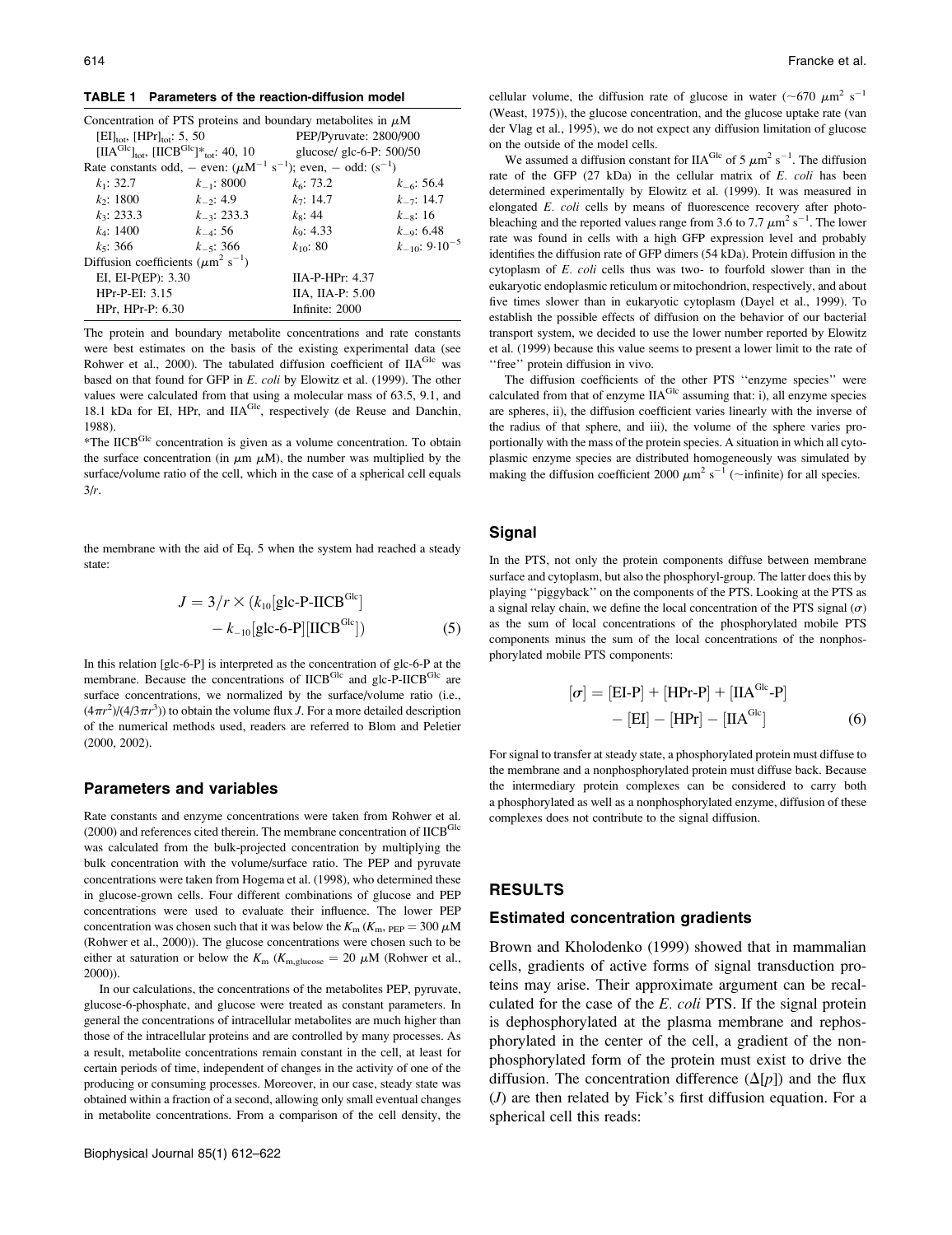$$
\Delta[p] = \frac{1}{3} J r^2 / D \tag{7}
$$

Inserting a flux of 0.37 mM  $s^{-1}$  (Rohwer et al., 2000), a diffusion coefficient (D) of 5  $\mu$ m<sup>2</sup> s<sup>-1</sup> and a radius (r) of  $0.6 \mu$ m, one finds a concentration difference between cell center and membrane surface of 9  $\mu$ M. Such a gradient should be quite significant for PTS proteins, which occur at concentrations between 5 and 50  $\mu$ M (see Table 1). A cell radius of 10  $\mu$ m leads, in the case of similar flux, to the enormous concentration gradient of  $\sim$ 2.5 mM (over 10  $\mu$ m) by the same calculation, and of  $\sim 0.5$  mM if diffusion is assumed to be five times faster, as prevalent in eukaryotic cytoplasm (Dayel et al., 1999). These estimated concentration differences are much higher than the total concentration of the PTS proteins, which amounts to only 0.1 mM. The difference in signal concentration, as expressed in  $[\sigma]$  (Eq. 6), between membrane surface and the cell center should be even double these numbers, because an inverse gradient will exist for the phosphorylated proteins. This indicates that in larger cells, diffusion should interfere with the functioning of a system such as the PTS.

The above estimations (cf. Fig. 3 A, open triangles) suggested that substantial gradients will be present in the active PTS. The PTS is a multicomponent system, however, in which both phosphorylated and nonphosphorylated forms of each protein may diffuse. The concentrations of these forms depend on the PTS activity. In addition, not all rephosphorylation of EI occurs in the center of the cell; PEP diffuses throughout the cytoplasm. Consequently, a more comprehensive calculation was required to see whether spatial limitations are indeed as prohibitive as suggested by the preliminary calculations described in this section.

#### Calculated gradients for bacterial cells

As a point of reference, we first calculated both the PTS flux and the concentration distribution of the four PTS enzymes over their different states in the case of extremely fast diffusion of the cytoplasmic species. The results are listed in column 2 of Table 2 and are identical to those reported by Rohwer et al. (2000).

We then recalculated the flux and spatial distribution of the enzyme species for cells with a radius of 0.6  $\mu$ m using realistic values for the diffusion coefficients. The results are shown in columns 5 and 6 of Table 2 and in Fig. 2. The effect of the less than infinitely fast diffusion on the flux was remarkably small, i.e., \1%. Likewise, the gradients that developed in the concentrations of components of EI of the PTS were small, concentration differences between the center of the cell and close to the membrane remaining below 4%. Defining the signal in terms of the concentration difference of phosphorylated and nonphosphorylated uncomplexed PTS protein (Eq. 6), the signal concentration difference between membrane surface and cell center was  $\sim$  5  $\mu$ M. This was some four times smaller than the first-

order estimate of 20  $\mu$ M using Fick's diffusion equation (see earlier). An important reason for this difference is that rephosphorylation of EI occurred throughout the cell rather than being confined to the cell center. The signal concentration difference was mainly distributed over HPr and IIAGlc, the proteins present at higher concentrations.

Although the concentration of both enzymes HPr and  $IIA<sup>Glc</sup>$  was high with respect to that of the signal, the phenomenon that each PTS protein was rather unevenly distributed over its subforms meant that some of those subforms could be subject to significant concentration gradients. Quite notably, this was the case for nonphosphorylated  $\text{IIA}^{\text{Glc}}$ : its concentration was more than 35% higher near the membrane than in the cell center or than the cell average. The steadystate concentration of nonphosphorylated IIA<sup>Glc</sup> did not vary linearly with distance from the membrane, but increased sharply near the membrane (see Fig. 2, right). The ratio of IIAGlc-P/IIAGlc changed even more drastically.

We explored the role of the individual diffusion constants by reducing them one by one severalfold (not shown). When we looked at the effect on flux we saw that reduction in the movement of IIA<sup>Glc</sup>-P brought about a decrease in the flux: a 10-fold slowing down led to a 7% flux reduction. A 10-fold decrease of the other diffusion constants did not influence the flux markedly. Similar changes in the diffusion rate of the HPr and IIA<sup>Glc</sup>-related species led to significant concentration gradients for those species whose diffusion was being retarded and for nonphosphorylated  $IIA<sup>Glc</sup>$ , whereas for EIrelated species nothing happened upon reduction of the diffusion rates. A detailed analysis of the diffusion control of glucose flux mediated by the PTS is described elsewhere (Francke et al., 2002).

## Gradients and diffusion limitation in cells of various sizes

We next modified the radius of our model cell to 0.3 and 10  $\mu$ m, keeping the volume-averaged concentrations of total EI, HPr, IIA<sup>Glc</sup>, and IICB<sup>Glc</sup> constant. We again calculated the flux through the pathway and the concentration distribution of the four enzymes over their different states and over the cellular space (cf. columns 3 and 4, and 7 and 8 of Table 2, respectively). As expected, decreasing the radius of the cell from 0.6 to 0.3  $\mu$ m did not affect the flux through the glucose-PTS. The concentration difference between nonphosphorylated IIA<sup>Glc</sup> in the center of the cell and nonphosphorylated IIA<sup>Glc</sup> near the membrane lost significance by decreasing to 15%. This is in line with the squared dependence of the concentration gradients on the radius of the cell predicted by Eq. 7.

Clearly in the smallest cell considered, diffusion limitation lacked significance. This pinpointed that cell size might be a major factor determining whether or not concentration gradients and flux limitation by diffusion arise in the bacterial PTS. That this was indeed the case is illustrated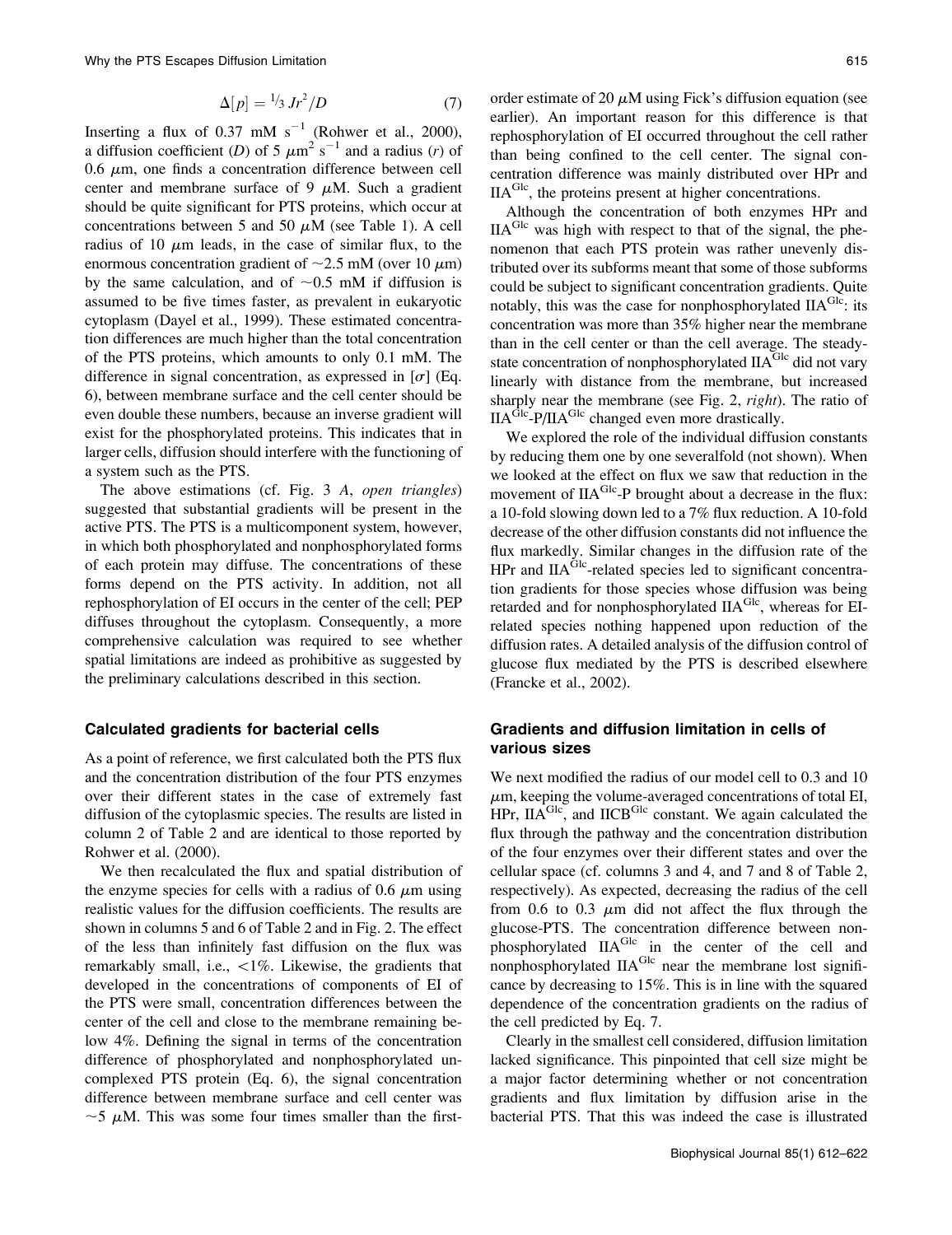| 1.                              | 2. $D_c = \infty$ | $r = 0.3 \mu m$ |      | $r = 0.6 \mu m$ |      | $r = 10.0 \mu m$ |      |
|---------------------------------|-------------------|-----------------|------|-----------------|------|------------------|------|
|                                 |                   | 3.c             | 4. m | 5. c            | 6. m | 7. c             | 8. m |
| EI                              | 0.27              | 0.27            | 0.27 | 0.27            | 0.27 | 0.27             | 0.27 |
| EI-PEP                          | 3.05              | 3.05            | 3.05 | 3.05            | 3.05 | 3.06             | 2.95 |
| $EI-P$                          | 1.19              | 1.19            | 1.19 | 1.20            | 1.19 | 1.25             | 1.01 |
| $HPr-P-EI$                      | 0.49              | 0.49            | 0.49 | 0.48            | 0.50 | 0.43             | 0.79 |
| HPr                             | 1.28              | 1.25            | 1.28 | 1.12            | 1.33 | 0.34             | 4.53 |
| $HPr-P$                         | 29.8              | 30.1            | 29.7 | 31.0            | 29.2 | 40.1             | 16.7 |
| IIA-P-HPr                       | 18.5              | 18.0            | 18.6 | 16.9            | 19.3 | 7.69             | 35.1 |
| ПA                              | 0.64              | 0.60            | 0.74 | 0.55            | 0.87 | 0.19             | 3.69 |
| $IIA-P$                         | 15.4              | 15.9            | 15.2 | 16.9            | 14.5 | 29.1             | 1.58 |
| IICB-P-IIA                      | 5.47              |                 | 5.46 |                 | 5.43 |                  | 2.48 |
| <b>IICB</b>                     | 1.41              |                 | 1.43 |                 | 1.49 |                  | 6.14 |
| $IICB-P$                        | 0.12              |                 | 0.12 |                 | 0.12 |                  | 0.05 |
| glc-P-IICB                      | 2.99              |                 | 2.99 |                 | 2.97 |                  | 1.33 |
| $\sigma$ (signal)               |                   | 45.1            | 43.8 | 47.2            | 42.4 | 69.6             | 10.8 |
| $-\Delta \sigma$ (m – c)        |                   |                 | 1.3  |                 | 4.8  |                  | 58.8 |
| $\sigma_{\rm c}/\sigma_{\rm m}$ |                   |                 | 1.0  |                 | 1.1  |                  | 6.4  |
| J                               | 240               |                 | 239  |                 | 237  |                  | 106  |

TABLE 2 Flux and distribution of the glucose-PTS protein species in cells of different radii

Column 2 was obtained assuming a diffusion constant of 2000  $\mu$ m<sup>2</sup> s<sup>-1</sup> for all species. For realistic diffusion coefficients, we arrived at the numbers of columns 3–8. For every radius, the first column gives the concentrations near the center of the cell and the second one those near the membrane boundary. The concentrations are given in  $\mu$ M, the flux in  $\mu$ M s<sup>-1</sup>.

by Fig. 3 A, where the PTS flux is represented as a function of the radius of our spherical model cell. The dark and light gray areas indicate the regions of the plot that may be relevant for bacterial and mammalian cells, respectively. Fig. 3 A also shows the corresponding signal concentration difference between membrane and bulk. Fig. 3 B shows the concentration of IIA<sup>Glc</sup> in the cell center relative to that near the membrane (open circles) and vice versa for  $IIA^{Glc}$ -P (closed circles). From Fig. 3 it is apparent that whereas the cell radius only affected the flux due to diffusion limitation at the highest cell sizes, an effect on signal transduction through the concentrations of phosphorylated and nonphosphorylated IIA<sup>Glc</sup> (and their ratio) should already be expected for cells the size of E. coli or only slightly larger, or with only slightly hampered diffusion.

As can be seen in Table 2 and Fig.  $3 B$ , in cells with a radius of 10  $\mu$ m, nonphosphorylated IIA<sup>Glc</sup> was subject to



FIGURE 2 The concentration distribution of the IIA<sup>Glc</sup>-related (left panel) and nonphosphorylated cytoplasmic enzyme species (right panel) in a cell with radius  $0.6 \mu m$  in the presence of both PEP (2.8 mM) and glucose (500  $\mu$ M).

Biophysical Journal 85(1) 612–622

a dramatic concentration gradient; its concentration at the membrane surface was almost 20 times that in the cell center. For HPr, a 13-fold, for HPr-P a 0.4-fold, for HPr-P-IIA<sup>Glc</sup> a 4.5-fold, and for  $\text{IIA}^{\text{Glc}}$ -P a 0.05-fold concentration ratio was calculated between the membrane and the center of the cell. In these cells the flux was reduced by  $\sim$  55%. The difference in signal concentration between membrane surface and cell center amounted to 59  $\mu$ M, getting closer to its theoretical maximum of 95  $\mu$ M, i.e., the total cell-averaged concentration of PTS components. Again the diffusion gradients were distributed over more than one component and concentrated in components that were present at higher



FIGURE 3 Cell size affects flux and concentration gradients. (A) Flux through the PTS (left ordinate, squares), and the difference in signal concentration between cell center and inner membrane as a function of cell radius (right ordinate, triangles). The open triangles represent a rough estimate based on Eq. 7 and the calculated flux, and the closed triangles represent the result of the precise calculation using Eq. 6 (note that the scale is logarithmic). (B) The concentration ratio of phosphorylated  $IIA<sup>Glc</sup>$  (closed circles, membrane/center) and of nonphosphorylated IIA<sup>Glc</sup> (open circles, center/membrane). The dark gray area is relevant for bacterial dimensions, the light gray area for eukaryotic cells.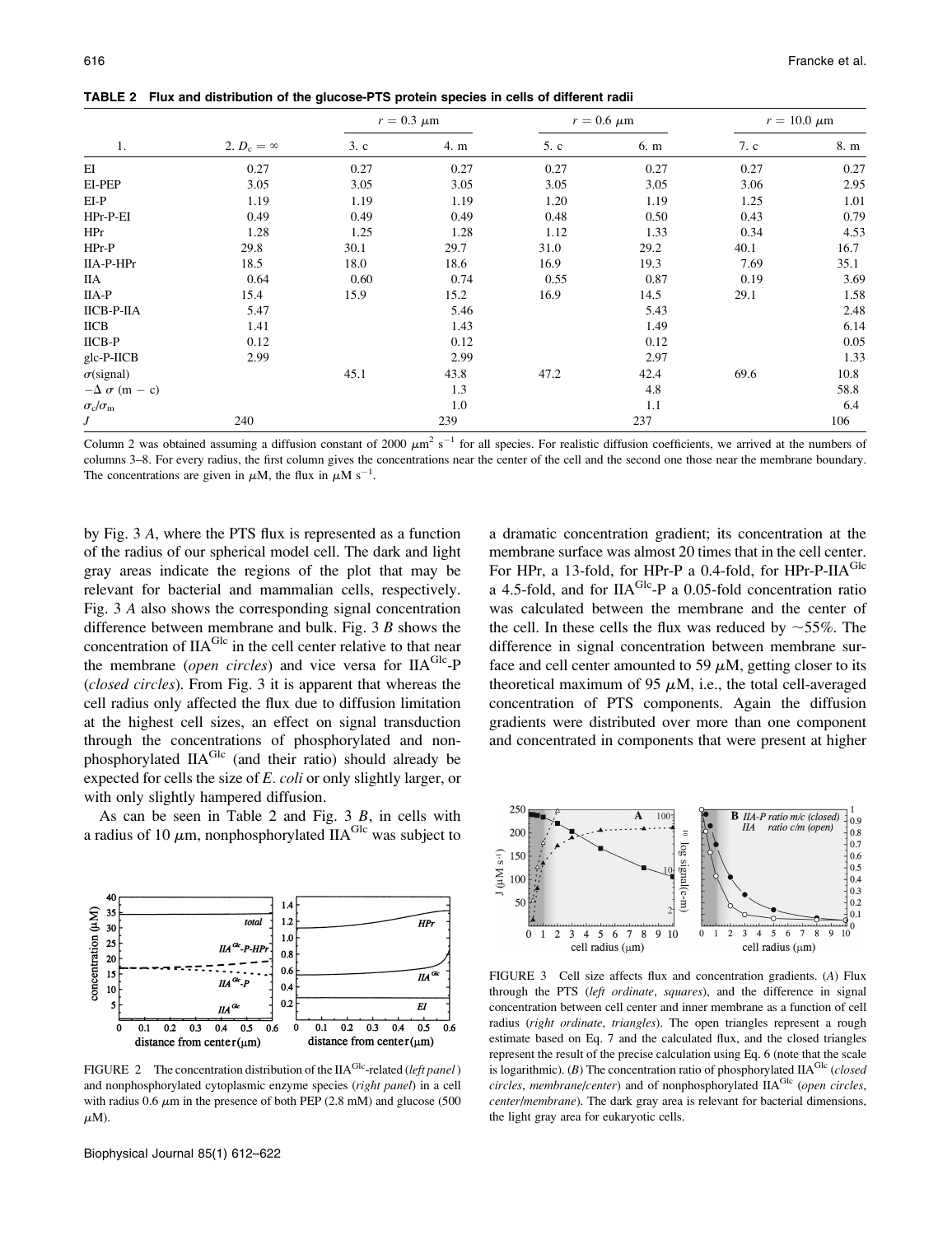total concentrations. EI-related enzyme species were not subject to concentration gradients of any significance, with the exception of its complex with HPr. For  $ICB<sup>Glc</sup>$ , the amount of nonphosphorylated enzyme began to rise and the amount of phosphorylated species and complexes began to drop as the cell radius exceeded 0.6  $\mu$ m. These changes correlated with the decrease in flux.

# Phosphorylation state of IIA<sup>GIc</sup>: glucose and free-energy sensing

Enzyme IIA<sup>Glc</sup> and IIA<sup>Glc</sup>-P are considered sensors for glucose (Postma et al., 1993; Saier et al., 1996; Stülke and Hillen, 1999). We mimicked the absence of glucose by lowering its concentration from 500 to 0.5  $\mu$ M. In case diffusion was infinitely fast and in the presence of PEP, the concentration of phosphorylated IIA<sup>Glc</sup> rose twofold and that of nonphosphorylated IIA<sup>Glc</sup> more than halved when glucose was removed, thus confirming that the concentration of these species responded significantly to the glucose signal. Changes in the cellular free-energy state, as reflected in the PEP concentration, induced a similar yet inverse response. The low PEP concentration applied (90  $\mu$ M) has been found in cells  $\sim$ 15 s after *E. coli* cells started importing glucose (Hogema et al., 1998).

When we used realistic values for the diffusion constants, both nonphosphorylated and phosphorylated  $\text{IIA}^{\text{Glc}}$  continued to respond to changes in extracellular glucose concentration as well as to changes in PEP levels (as depicted in Fig. 4, top). In addition, concentration gradients for both phosphorylated and nonphosphorylated IIA<sup>Glc</sup> were found. The same response was calculated for mammalian model cells but only within a micron distance from the membrane (depicted in Fig. 4, bottom). Further away from the membrane it looked as if the concentrations of nonphosphorylated and phosphorylated  $IIA<sup>Glc</sup>$  were influenced only by the concentration of PEP. Thus, in fact, in these larger cells, the glucose signal ceased to exist after  $\sim$  1  $\mu$ m on its way into the cell. When we assumed diffusion to be five times faster, as is the case in eukaryotic cytoplasm (Dayel et al., 1999), this distance increased only to  $\sim$ 1.5  $\mu$ m (not shown). In the right panels of Fig. 4, a change in the relative ordering of the lines corresponding to low PEP concentration seems to have occurred. However, if one compares both graphs on the same spatial scale, i.e., one compares the top graph with the rightmost 0.6  $\mu$ m of the bottom graph, then it becomes clear that the crossover in concentration occurs at too large a distance from the membrane to persist in the smaller cell of the top graph.

IIAGlc ''senses'' the concentration of PEP via two intermediate proteins, i.e., EI and HPr. We wondered what would happen should these be removed. The model was therefore slightly adjusted by fixing the concentrations of phosphorylated and nonphosphorylated HPr and setting their concentrations to 2.8 and 0.9 mM, respectively, identical to those of



FIGURE 4 Position dependent response to glucose and free energy. The concentration distribution of nonphosphorylated IIA<sup>Glc</sup> and phosphorylated IIA<sup>Glc</sup> in cells with radius 0.6  $\mu$ m (top) and 10  $\mu$ m (bottom) under various conditions of metabolite availability; 2800  $\mu$ M PEP and 0.5  $\mu$ M glucose (dashed line); 2800  $\mu$ M PEP and 500  $\mu$ M glucose (thin solid line, indicated by asterisk); 90  $\mu$ M PEP and 500  $\mu$ M glucose (dotted line); and 90  $\mu$ M PEP and 0.5  $\mu$ M glucose (thick solid line).

the original phosphoryl-donor PEP and pyruvate. Therewith our model became representative of a two-protein PTS. At the initial parameter settings, this system hardly phosphorylated glucose because of the relatively high affinity of  $IIA<sup>Glc</sup>$ -P for HPr (now pyruvate) and the 20-fold higher concentration of the latter, leaving nearly no free IIA<sup>Glc</sup>-P. Therefore we changed the rate constants of the association and dissociation reactions between PEP/pyruvate and IIA<sup>Glc</sup> so that they became equivalent to those between EI and PEP, i.e.,  $k_5$ ,  $k_{-5}$ ,  $k_6$ , and  $k_{-6}$  were replaced by  $k_1$ ,  $k_{-1}$ ,  $k_2$ , and  $k_{-2}$ , respectively (cf. Table 1). In this way, a high glucose phosphorylation flux was restored but now the concentrations of phosphorylated and nonphosphorylated IIA<sup>Glc</sup> became insensitive to the glucose concentration and only responded to changes in the PEP concentration. Thus IIA<sup>Glc</sup> would loose its signaling function for glucose. The reason for the insensitivity toward glucose might be the large concentration difference between the main actors (PEP and glucose) that influence the  $\text{IIA}^{\text{Glc}}$  phosphorylation state.

Resensitization of the phosphorylation state of  $IIA<sup>Glc</sup>$  for glucose was achieved by decreasing the association rate constants of nonphosphorylated  $IIA^{G\bar{I}c}$  with PEP and phosphorylated IIA<sup>Glc</sup> with pyruvate, decreasing the dissociation rate constants of the formed IIA<sup>Glc</sup>-PEP complex, and simultaneously increasing the dissociation rate constants  $(k<sub>-7</sub>$  and  $k_8$ ) of the IICB<sup>Glc</sup>-P-IIA<sup>Glc</sup> complex, all 100-fold. Indeed, such a decrease in the association and dissociation rate constants of the protein metabolite complex IIA<sup>Glc</sup>-PEP and an increase in the dissociation rate of the protein-protein complex  $\text{IICB}^{\text{Glc}}$ -P-IIA<sup>Glc</sup>, rendered the phosphorylation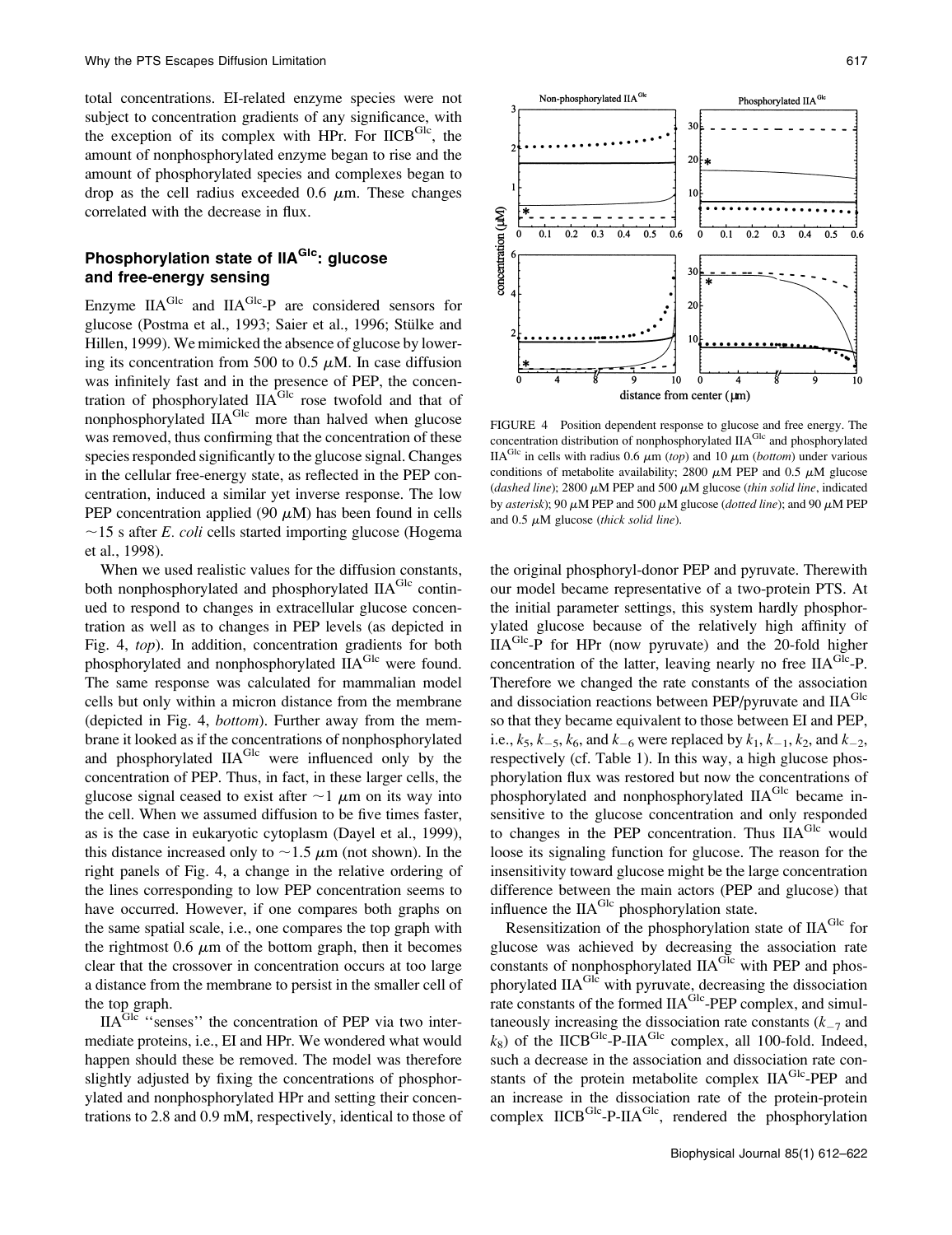state of the signaling protein IIA<sup>Glc</sup> sensitive to both glucose and PEP throughout the cell while maintaining a realistic glucose influx at both high and low PEP concentration. In this particular case, however, the association rate constants for nonphosphorylated and phosphorylated IIA<sup>Glc</sup> with PEP and pyruvate would be about two orders of magnitude smaller than the association rate constants for phosphorylated and nonphosphorylated IIA<sup>Glc</sup> with IICB<sup>Glc</sup> and IICB<sup>Glc</sup>-P. Such a difference in association rate constants between the proteinmetabolite complex IIA<sup>Glc</sup>-PEP and the protein-protein complex IICB<sup>Glc</sup>-P-IIA<sup>Glc</sup> is highly unlikely considering the fact that the nature of the association in these phosphoryl-transfer complexes is nearly identical, with similar changes in free energy for the phosphoryl transfer, and the fact that the diffusion rate of the metabolites PEP and pyruvate is much higher than that of IIA<sup>Glc</sup>. Moreover, a large increase in the dissociation rate constants of the IICB<sup>Glc</sup>-P-IIA<sup>Glc</sup> proteinprotein complex with respect to those we used, and which were determined in vitro, is rather improbable in the crowded environment of the cell because crowding reduces dissociation rates of protein-protein complexes instead of increasing them (Rohwer et al., 1998b).

#### **DISCUSSION**

Most models of metabolic and signal-transduction pathways describe the cell as a ''well-stirred reactor'', its soluble components distributed homogeneously throughout. To investigate whether this is actually to be expected, we developed a reaction-diffusion model of the glucose-PTS of E. coli, a well-characterized multi component transport and signal transduction system exhibiting a very high membrane flux.

For a cell of bacterial size (diameter of  $0.6 \mu$ m or smaller), we found that neither glucose flux nor the spatial distribution of most PTS enzyme species were affected when relaxing the usual assumption that diffusion was infinitely fast. This lack of effect was at first unexpected, because a simplified calculation suggested that a concentration gradient much in excess of the concentration of EI should arise. Our model revealed that the actual concentration gradient in signal was some three times smaller, still close to the total concentration of EI. However, most of the concentration gradient was carried by the more abundant enzymes HPr and  $IIA^{Glc}$ . Apparently potential diffusion limitation in a phospho-relay chain can be prevented by having one or more of the participating proteins present at a sufficiently high concentration.

The relationship we found between flux and the total concentration of the different enzymes (not shown) was similar to that reported in vivo (van der Vlag et al., 1995) and obtained with the kinetic model of Rohwer et al. (2000) (cf. Fig. 1 of this reference). When we compared the individual enzyme species, we saw that the diffusion of EI, HPr, and related species hardly affected the behavior of the glucose-PTS. It seemed as if nonphosphorylated and phosphorylated IIAGlc performed nearly all of the diffusion labor (see also Francke et al., 2002). In this, nonphosphorylated  $\text{IIA}^{\text{Glc}}$  was most apt to form concentration gradients and phosphorylated  $IIA<sup>Glc</sup>$  was by far the most important species sustaining the inward flux of glucose and the delivery of the phosphoryl groups toward the membrane. In fact, this role for  $IIA<sup>Glc</sup>$  was not without consequences. Already in cells with radius 0.6  $\mu$ m, the concentration of nonphosphorylated IIA<sup>Glc</sup> was subject to diffusion limitations: An appreciable concentration difference developed between the membrane and the cell center due to the influx of glucose. Contrary to what is generally assumed (Postma et al., 1993; Saier et al., 1996), the calculations also suggest that in the presence of both glucose and PEP, there should be relatively little nonphosphorylated EI, HPr, and IIA<sup>Glc</sup>. The presence of nonphosphorylated IIA<sup>Glc</sup> at such relatively low concentrations (as compared to  $\text{IIA}^{\text{Glc}}$ -P) made it more susceptible to concentration changes/gradients.

The effect of diffusion on the concentration of nonphosphorylated IIA<sup>Glc</sup> is potentially important, as it is this enzyme species that is responsible in  $E$ . *coli* for much of one of the most pleiotropic regulatory effects in bacteria, i.e., glucose or catabolite repression (Stülke and Hillen, 1999). Nonphosphorylated IIA<sup>GIc</sup> interacts with various non-PTS sugar transport proteins in a process called inducer exclusion (Misko et al., 1987; Nelson et al., 1982; Novotny et al., 1985; Osumi and Saier, 1982; Postma et al., 1984; Saier et al., 1983). Upon binding of IIA<sup>Glc</sup>, the activity of the transport protein is reduced and the import of several non-PTS carbon sources as well as the consequent induction of gene expression of genes related to their transport and metabolism is prevented (see Postma et al., 1993). Because these proteins are mostly, if not all (Voegele et al., 1993), located at the membrane, the effect of diffusion will be that it enhances the inhibition of these proteins under flux conditions by raising the concentration of nonphosphorylated IIA<sup>Glc</sup> near the membrane.

Normally the relative amounts of IIA<sup>Glc</sup> and proteins binding  $IIA<sup>Glc</sup>$  are such that the flux through the PTS is maximal. But on the rare occasion that the relative amount of  $IIA<sup>Glc</sup>$  is low, the flux can be reduced by its binding to non-PTS proteins, a phenomenon that is called ''reverse inducer exclusion'' (van der Vlag et al., 1994; Rohwer et al., 1998a). When the majority of the  $IIA^{Glc}$  is bound, its effective diffusion coefficient should be reduced, and then even in very small cells, flux could cause concentration gradients.

Including the effects of macromolecular crowding on the PTS (as reported by Rohwer et al., 1998b) should lead to a further decrease in the concentrations of uncomplexed PTS components such as IIA<sup>Glc</sup>. Assuming then that nonphosphorylated  $\text{IIA}^{\text{Glc}}$ , and not any of its complexes, is responsible for inducer exclusion, this should mean that the effects of diffusion limitation on inducer exclusion should be even stronger in crowded reality than in our uncrowded model.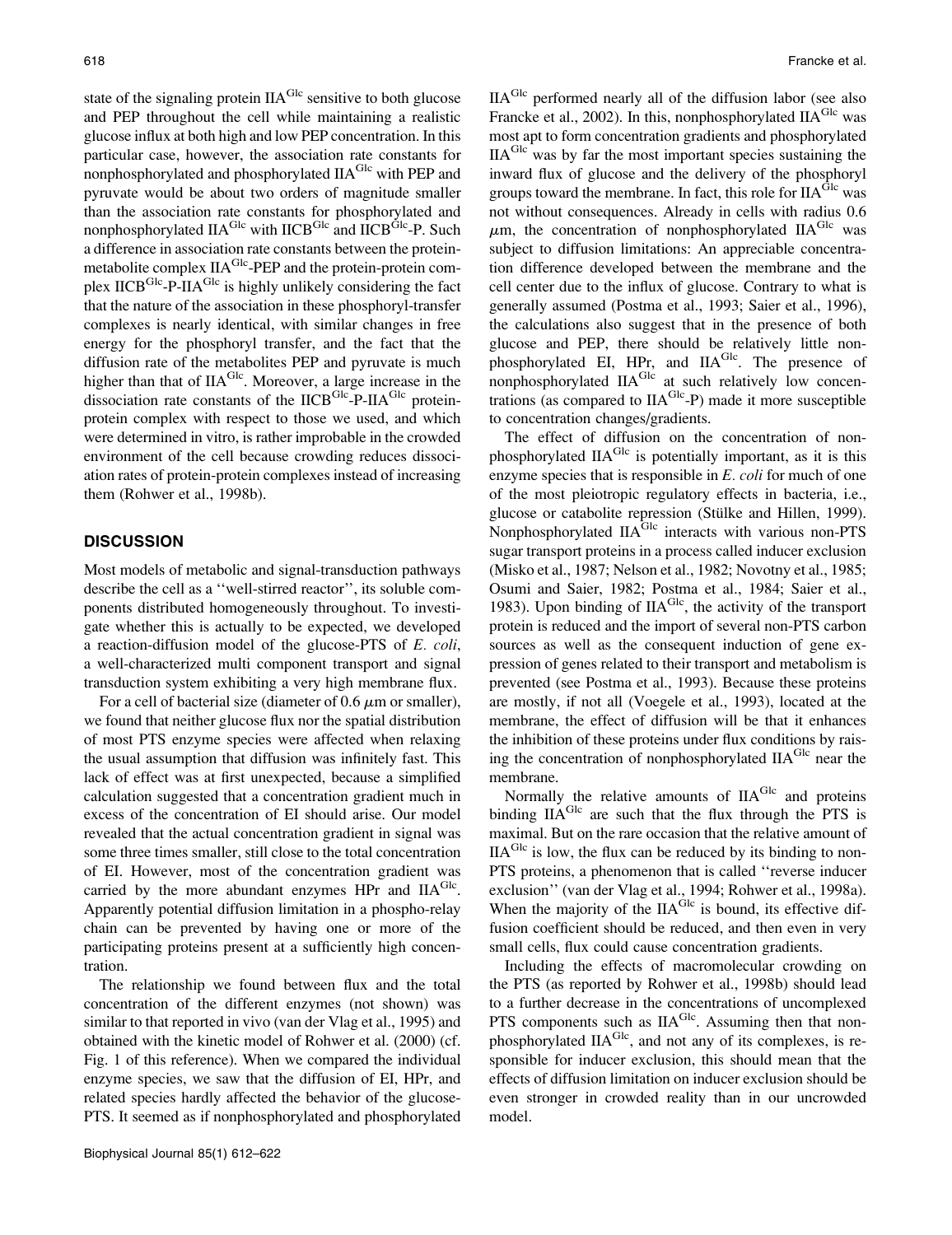Enzyme  $\text{IIA}^{\text{Glc}}$  of E. coli mediates another signal transduction route also effecting glucose repression. At low glucose (and high PEP), many catabolic operons are activated by the action of cAMP (Botsford and Harman, 1992). The cAMP is produced by adenylate cyclase, and that enzyme is activated by phosphorylated  $IIA<sup>Glc</sup>$  (Saier et al., 1996). In our calculations the effects of diffusional limitation on the concentration of phosphorylated IIA<sup>Glc</sup> are much smaller, in relative terms, than the effects on nonphosphorylated  $IIA<sup>Glc</sup>$ . As a consequence diffusion limitation may affect the inducer exclusion mechanism of catabolite repression more strongly than the cAMP-mediated mechanism.

A point of concern might be that the results of our calculations depended to some extent on the diffusion coefficient that was applied. Because the effects of diffusion are inversely proportional to the square of the cell radius, increasing the diffusion coefficient is phenomenologically equivalent to reducing the cell radius. Behavior displayed by the PTS in a cell at a certain rate of diffusion will be observable in a proportionally bigger cell at a higher diffusion rate. The above implies that our findings will hold irrespective of the precise choice of the diffusion coefficient. In fact, the results appeared not very sensitive to the precise magnitude of the diffusion coefficient; only order of magnitude changes induced marked effects.

Our calculations show that in a bacterial cell, the phosphorylation state of  $\text{IIA}^{\text{Glc}}$  is sensitive to both the presence of glucose and the free-energy status of the cell (in the form of PEP), and thus presents sort of a dual sensing mechanism. "Starved" E. coli cells have an elevated PEP concentration (Hogema et al., 1998). This ''standby'' condition is the one that gives rise to the dashed lines in Fig. 4. As a consequence of this condition, glucose repression should be minimal along either of its routes (e.g., mediated via inducer exclusion or via cAMP). In this way the cell is able to take up and metabolize any carbohydrate that happens to be available. Addition of glucose should activate both repression mechanisms somewhat, although incompletely, and this is illustrated by the thin solid lines (marked by an asterisk) of Fig. 4. Whereas in the cAMP-mediated glucose repression, effects of the cellular free-energy state have been invoked (e.g., through cAMP efflux at high free-energy states (Makman and Sutherland, 1965; Saier et al., 1975)), inducer exclusion was mainly perceived as a sugar-mediated repression mechanism and not as a free-energy checking mechanism (Postma et al., 1993; Saier et al., 1996; Stülke and Hillen, 1999). Consequently, the calculated result that free-energy (or rather PEP) depletion (dotted and thick solid lines) in itself should cause stronger inducer exclusion than glucose addition might come as a surprise. On the other hand, both the PEP/pyruvate ratio (Weigel et al., 1982) and the ATP/ADP ratio (Rohwer et al., 1996) were implied in the regulation of PTS activity. And Hogema et al. (1998) established a correlation between the phosphorylation state of  $IIA<sup>Glc</sup>$  and the PEP/pyruvate ratio. In fact, the strong inducer exclusion effect consequent to

glucose addition to starved cells (Postma et al., 1993; Saier et al., 1996) may consist of a direct effect of glucose plus an indirect effect through a reduction in the intracellular PEP concentrations.

The right panel of Fig. 4, top, showed that also the phosphorylated form of IIA<sup>Glc</sup>, which directs the cAMPmediated glucose repression mechanism, is sensitive to both glucose and loss of free energy in the form of PEP. In terms of absolute concentrations, the response of IIA<sup>Glc</sup>-P was some five times stronger than that of  $IIA<sup>Glc</sup>$ .

In larger cells, we observed rather curious phenomena, i.e., spatial differentiation of the dual sensing mechanism: close to the membrane  $IIA^{Glc}$  and  $IIA^{Glc}$ -P became primarily responsive to glucose, whereas away from the membrane both became exclusively responsive to the cellular freeenergy state as projected into the PEP concentration. The explanation for this is the long diffusion path, semi-isolating the membrane part of the PTS from the cytosolic part. In cells of bacterial size, there is some tendency toward the same phenomena and any additional diffusion limitation due to, for instance, macromolecular crowding near that membrane should enhance the effect.

Sustenance of glucose and PEP sensing properties, although maintaining a realistic glucose influx, appeared difficult the moment we turned the four-enzyme PTS into a two-enzyme PTS, consisting of only enzymes IIA<sup>Glc</sup> and IICB<sup>Glc</sup>. This was probably due to incompatibility between the flux requirements and the large concentration differences between the metabolites and the enzymes. The outcome suggests that EI and HPr function as some sort of attenuator for the intracellular energy signal, such that IIAGlc can respond to concentration changes in both glucose and PEP in a concerted manner, rather than that it responds to PEP only. It is interesting in this respect that our calculations for the ''normal'' PTS also show that the concentrations of phosphorylated and nonphosphorylated EI react solely to changes in the PEP concentration, whereas Lux et al. (1999) suggest that the chemotactic response toward PTS sugars, which is supposedly triggered by dephosphorylation of EI (Lengeler and Jahreis, 1996), is an immediate effect of the presence of the sugar. Assuming our model is right, this can only be when PEP levels are compromised simultaneously.

According to our model, ordinarily the effects of diffusion on the PTS flux should be negligible in cells the size of E. *coli.* For cells with diameters exceeding  $2 \mu m$ , however, the control by diffusion on flux became significant. Also many of the PTS proteins began to differ in concentration between membrane surface and cell center. Thus, considering the fact that most enzyme species are involved in other pathways, variable cellular activities can be envisaged in such cells, mediated by the large local concentration differences of these species. It may be telling that possibly the largest organism that contains a PTS, Bacillus megatherium, with an average size of 4  $\mu$ m  $\times$  1.5  $\mu$ m (Gordon, 1974), still falls within the range of cells that should not be subject to PTS flux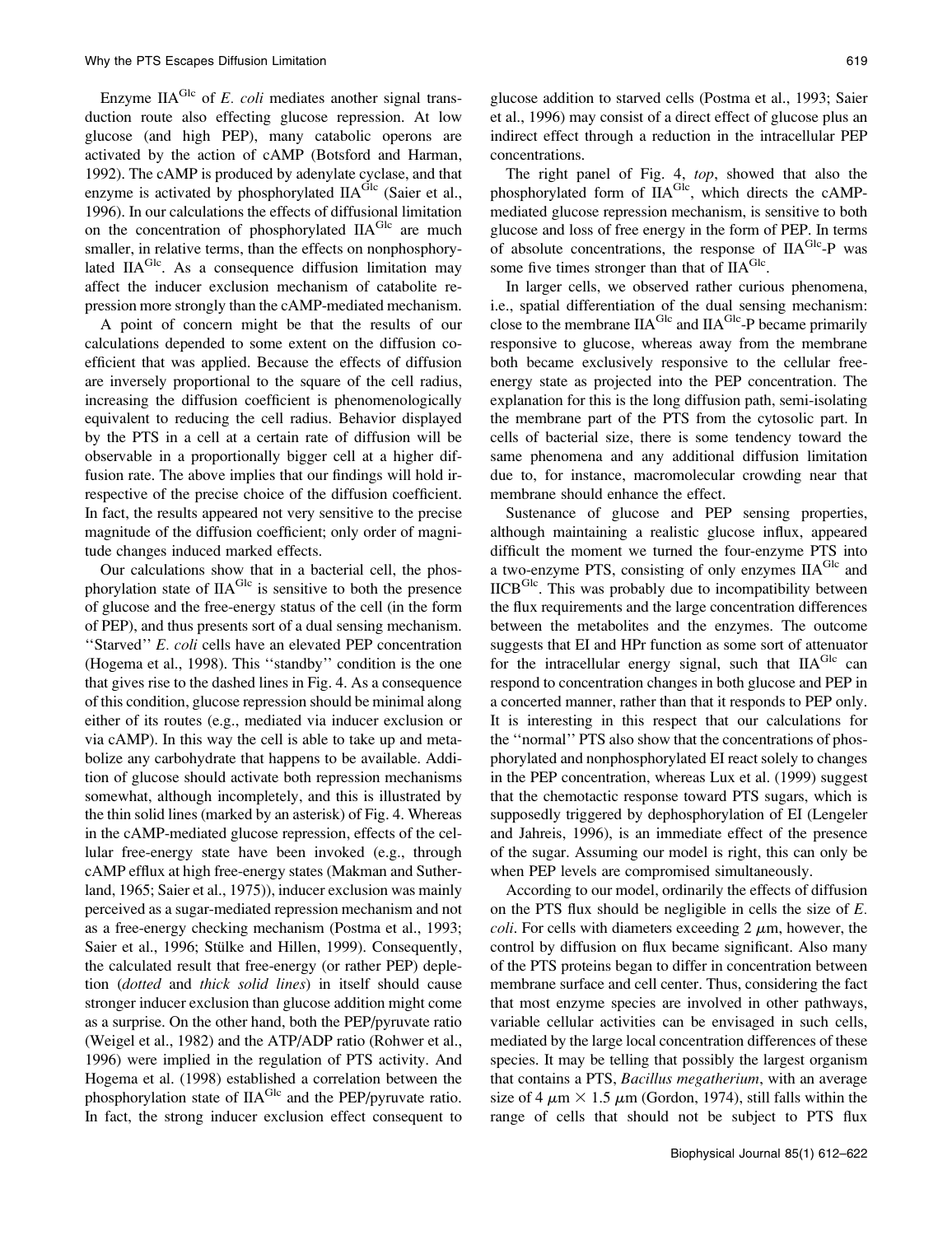limitation, or substantial gradients in all but one of the species.

Most eukaryotic cells are much larger than bacteria and completely lack the PTS. Until now it has remained unclear why these larger organisms lack this highly effective carbohydrate import system. For glucose uptake, many eukaryotes rely on a facilitated diffusion carrier, intracellular glucose carrying out the required diffusion. Perhaps the limitation by diffusion on PTS performance in larger cells is what prevents its effective use in eukaryotes. Here we should make two reservations: i), in our calculations, we increased the cell diameter while keeping the volumetric flux of the PTS constant, i.e., we increased the glucose influx per cell with the third power of the radius (in case diffusion was neglected); and ii), intracellular signaling of the external glucose concentration was impaired only over distances larger than, say, 0.3– 0.5  $\mu$ m, in other words the system would be capable of signaling both glucose and PEP over short distances within the eukaryotic cell.

The PTS has the triple function of catalyzing carbohydrate phosphorylation and uptake, as well as mediating glucose signaling. The former two processes require high flux capacity, the third much less so. Accordingly, it is only the flux function of the PTS that may be incompatible with eukaryotic cell size, not the signal transduction function. Indeed, whereas in eukaryotes metabolic flux and signaling seem to have been separated and metabolic phosphoryl-flux is mediated by low molecular mass carriers such as creatine and ADP rather than by proteins, signal transduction is still mediated by proteins. However, the mechanism of this signal transduction is catalytic in terms of activating kinases that take the signal phosphate from ATP. Only little of the amount of signal generated in, for instance, the nucleus actually diffuses from the plasma membrane through these kinase chains, whereas in phospho-relay chains such as the PTS, all the signal diffuses. Our results (cf. Fig. 4, bottom) make it clear that a PTS-like phospho-relay chain would fail miserably in transferring a signal from the membrane to the inside of a large cell, because already within a relatively short traveling distance ( $\sim$ 1  $\mu$ m), the signal related to the status near the membrane should be lost and replaced by a signal that is representative of the status inside the cell. For quite a while, the function of the protein kinase cascades has been assumed to be signal amplification in terms of high response coefficients (Goldbeter and Koshland, 1982), but the rationale for this has recently been put into question (Ortega et al., 2002). Perhaps the primary functionality of the kinase cascade structure of these chains is their ability to prevent this loss of signal in a way that resembles action potential propagation or the signal transport along telephone networks.

Model calculations are only as valid as the underlying kinetic scheme and its assumed parameter values. Consequently, our results should be taken as indicative only for the implications of diffusion for signal transduction by phospho-



FIGURE 5 The concentration distribution of nonphosphorylated (left) and phosphorylated IIA<sup>Glc</sup> (right) in a spherical cell with radius 0.6  $\mu$ m (squares), and in a rod-like cell with length  $3 \mu$ m. The distribution in the latter is represented along two lines of length  $0.6 \mu m$  perpendicular to the membrane boundary. These lines represent the two extremes found in the rod, i.e., through the center of the cylindrical part (open circles) and the spherical part (closed circles), respectively. The arrows in the insets represent the direction of the lines. The metabolite concentrations were as depicted in Table 1.

relay chains such as the PTS. Yet, the results are as good as can be obtained with the current knowledge of this type of system, and the glucose-PTS of E. coli is one of the best studied systems of its sort. The parameter values we used did not result from fitting procedures, in line with the silicon cell philosophy (Westerhoff, 2001). Therefore, our results are the mere implications of the biochemical knowledge of the system that exists today. It should be noted that as our biochemical knowledge continues to progress, our results may develop further.

# APPENDIX: SPHERICAL VERSUS ROD-LIKE MODEL CELL

We modeled E. coli as a cylinder, with a diameter of 1.2  $\mu$ m ( $r = 0.6 \mu$ m) and a length of 1.8  $\mu$ m, closed on both sides by half a sphere, with radius 0.6  $\mu$ m, and as a sphere with a radius of 0.6  $\mu$ m (as described by Blom and Peletier, 2000, 2002). For the first rod-shaped cell we included lateral diffusion of the membrane components in the model. The diffusion coefficient for the lateral diffusion of the IICB<sup>Glc</sup>-related enzyme species was assumed to be 0.2  $\mu$ m<sup>2</sup> s<sup>-1</sup> (Vrljic et al., 2002). The other parameter values were chosen as described in the main text. In the rod cell we assumed rotational symmetry around the long axis and mirror symmetry with respect to the plane through the center of the cell perpendicular to the long axis. The solutions in the spherical model cell showed spherical symmetry. To describe the behavior of the PTS in both model cells, we considered the concentrations of the enzyme species along a line with length equal to  $r$ perpendicular to the surface. At high glucose and PEP concentrations, we found that in the rod cell the concentration distribution of the different enzyme species along such lines varied slightly depending on the position in the rod, the difference in concentration gradients not amounting to more than 2% in most cases and being always smaller than 6%. The concentrations of the various enzyme species found along the radius of the spherical cell lay approximately in between the extremes found in the rod, with the exception of nonphosphorylated IIA<sup>Glc</sup>. The concentration gradients were therefore always somewhat smaller, but in general the deviations between the gradients found in the spherical cells and those in the rod-like cells were  $\langle 2\%$  and at most 11%, again in case of nonphosphorylated IIA<sup>Glc</sup>. In the rod, hardly any membrane gradients developed in IICB<sup>Glc</sup>-related species and the difference in glucose influx between the rod and the sphere was smaller than 1%. The above applied to all cases we studied, e.g., using other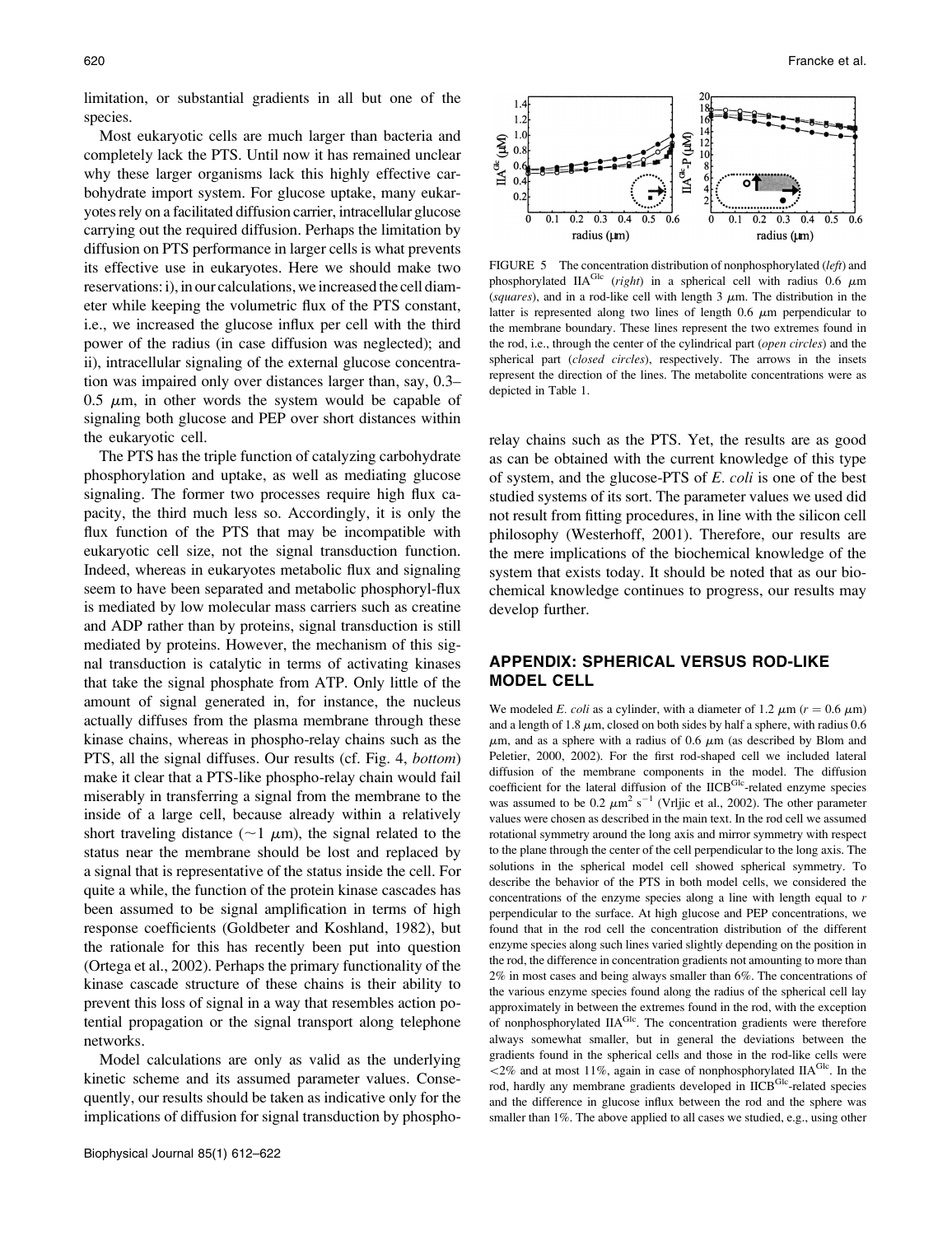metabolite concentrations or membrane diffusion coefficients; the effect on the flux and concentration distribution of a hundredfold decrease in the membrane diffusion coefficient was  $\langle 1 \rangle^{\circ}_{00}$ . The difference between the gradients in the rod cell and the spherical cell at high flux are illustrated in Fig. 5, which shows the two cases with the largest deviations. It is clear from Fig. 5 that for the behavior of the PTS, the differences between a rod and a spherical cell are only marginal.

The authors thank Drs C.L. Woldringh, J.M. Rohwer, R. van Driel, K.J. Hellingwerf, B.N. Kholodenko, and the reviewers for thoughtful comments, and H. Brinkman for his contribution to the work.

The work was supported via the ICES-KIS II program.

#### REFERENCES

- Blom, J. G., and M. A. Peletier. 2000. Diffusive gradients in the PTS system. Report MAS-R0020. CWI, Amsterdam (http://www.cwi.nl/cwi/ publications\_bibl/).
- Blom, J. G., and M. A. Peletier. 2002. The importance of being cigarshaped. Report MAS-R0228. CWI, Amsterdam (http://www.cwi.nl/cwi/ publications\_bibl/).
- Botsford, J. L., and J. G. Harman. 1992. Cyclic AMP in prokaryotes. Microbiol. Rev. 56:100–122.
- Brown, G. C., and B. N. Kholodenko. 1999. Spatial gradients of cellular phospho-proteins. FEBS Lett. 457:452–454.
- Dayel, M. J., E. F. Hom, and A. S. Verkman. 1999. Diffusion of green fluorescent protein in the aqueous-phase lumen of endoplasmic reticulum. Biophys. J. 76:2843–2851.
- de Reuse, H., and A. Danchin. 1988. The ptsH, ptsI, and crr genes of the Escherichia coli phosphoenolpyruvate-dependent phosphotransferase system: a complex operon with several modes of transcription. J. Bacteriol. 170:3827–3837.
- Elowitz, M. B., M. G. Surette, P. E. Wolf, J. B. Stock, and S. Leibler. 1999. Protein mobility in the cytoplasm of Escherichia coli. J. Bacteriol. 181:197–203.
- Francke, C., H. V. Westerhoff, J. G. Blom, and M. A. Peletier. 2002. Flux control of the bacterial phosphoenolpyruvate:glucose phosphotransferase system and the effect of diffusion. Mol. Biol. Rep. 29:21-26.
- Goldbeter, A., and D. E. Koshland, Jr. 1982. Sensitivity amplification in biochemical systems. Q. Rev. Biophys. 15:555-591.
- Gordon, R. E. 1974. The genus Bacillus. In Handbook of Microbiology, condensed edition. A. I. Laskin, and H. A. Lechevalier, editors. CRC Press, Cleveland, Ohio. 65–82.
- Hogema, B. M., J. C. Arents, R. Bader, K. Eijkemans, H. Yoshida, H. Takahashi, H. Aiba, and P. W. Postma. 1998. Inducer exclusion in Escherichia coli by non-PTS substrates: the role of the PEP to pyruvate ratio in determining the phosphorylation state of enzyme  $\text{IIA}^{\text{Glc}}$ . Mol. Microbiol. 30:487–498.
- Kholodenko, B. N., G. C. Brown, and J. B. Hoek. 2000. Diffusion control of protein phosphorylation in signal transduction pathways. Biochem. J. 350:901–907.
- Kundig, W., S. Gosh, and S. Roseman. 1964. Phosphate bound to histidine in a protein as intermediate in a novel phosphotransferase system. Proc. Natl. Acad. Sci. USA. 52:1067–1074.
- Lee, S. J., W. Boos, J. P. Bouche, and J. Plumbridge. 2000. Signal transduction between a membrane-bound transporter, PtsG, and a soluble transcription factor, Mlc, of Escherichia coli. EMBO J. 19:5353–5361.
- Lengeler, J. W., and K. Jahreis. 1996. Phosphotransferase Systems or PTSs as Carbohydrate Transport and as Signal Transduction Systems. In Handbook of Biological Physics, Vol. 2. W. N. Konings, H. R. Kaback, and J. S. Lolkema, editors. Elsevier Science B.V., Amsterdam. 573–598.
- Lux, R., V. R. Munasinghe, F. Castellano, J. W. Lengeler, J. E. Corrie, and S. Khan. 1999. Elucidation of a PTS-carbohydrate chemotactic signal

pathway in *Escherichia coli* using a time-resolved behavioral assay. Mol. Biol. Cell. 10:1133–1146.

- Makman, R. S., and E. W. Sutherland. 1965. Adenosine 3', 5'-phosphate in Escherichia coli. J. Biol. Chem. 240:1309–1314.
- Meadow, N. D., D. K. Fox, and S. Roseman. 1990. The bacterial phosphoenolpyruvate:glycose phosphotransferase system. Annu. Rev. Biochem. 59:497–542.
- Misko, T. P., W. J. Mitchell, N. D. Meadow, and S. Roseman. 1987. Sugar transport by the bacterial phosphotransferase system. Reconstitution of inducer exclusion in Salmonella typhimurium membrane vesicles. J. Biol. Chem. 262:16261–16266.
- Nanninga, N. 1998. Morphogenesis of Escherichia coli. Microbiol. Mol. Biol. Rev. 62:110–129.
- Nelson, S. O., B. J. Scholte, and P. W. Postma. 1982. Phosphoenolpyruvate:sugar phosphotransferase system-mediated regulation of carbohydrate metabolism in Salmonella typhimurium. J. Bacteriol. 150:604–615.
- Novotny, M. J., W. L. Frederickson, E. B. Waygood, and M. H. Saier, Jr. 1985. Allosteric regulation of glycerol kinase by enzyme  $III<sup>Glc</sup>$  of the phosphotransferase system in Escherichia coli and Salmonella typhimurium. J. Bacteriol. 162:810–816.
- Ortega, F., L. Acerenza, H. V. Westerhoff, F. Mas, and M. Cascante. 2002. Product dependence and bifunctionality compromise the ultrasensitivity of signal transduction cascades. Proc. Natl. Acad. Sci. USA. 99:1170– 1175.
- Osumi, T., and M. H. Saier, Jr. 1982. Regulation of lactose permease activity by the phosphoenolpyruvate:sugar phosphotransferase system: evidence for direct binding of the glucose-specific enzyme III to the lactose permease. Proc. Natl. Acad. Sci. USA. 79:1457–1461.
- Postma, P. W., W. Epstein, A. R. Schuitema, and S. O. Nelson. 1984.<br>Interaction between III<sup>Glc</sup> of the phosphoenolpyruvate:sugar phosphotransferase system and glycerol kinase of Salmonella typhimurium. J. Bacteriol. 158:351–353.
- Postma, P. W., J. W. Lengeler, and G. R. Jacobson. 1993. Phosphoenolpyruvate:carbohydrate phosphotransferase systems of bacteria. Microbiol. Rev. 57:543–594.
- Robillard, G. T., and J. Broos. 1999. Structure/function studies on the bacterial carbohydrate transporters, enzymes II, of the phosphoenolpyruvate-dependent phosphotransferase system. Biochim. Biophys. Acta. 1422:73–104.
- Rohwer, J. M., R. Bader, H. V. Westerhoff, and P. W. Postma. 1998a. Limits to inducer exclusion: inhibition of the bacterial phosphotransferase system by glycerol kinase. Mol. Microbiol. 29:641–652.
- Rohwer, J. M., P. W. Postma, B. N. Kholodenko, and H. V. Westerhoff. 1998b. Implications of macromolecular crowding for signal transduction and metabolite channeling. Proc. Natl. Acad. Sci. USA. 95:10547–10552.
- Rohwer, J. M., P. R. Jensen, Y. Shinohara, P. W. Postma, and H. V. Westerhoff. 1996. Changes in the cellular energy state affect the activity of the bacterial phosphotransferase system. Eur. J. Biochem. 235:225–230.
- Rohwer, J. M., N. D. Meadow, S. Roseman, H. V. Westerhoff, and P. W. Postma. 2000. Understanding glucose transport by the bacterial phosphoenolpyruvate:glycose phosphotransferase system on the basis of kinetic measurements in vitro. J. Biol. Chem. 275:34909–34921.
- Saier, M. H., Jr., B. U. Feucht, and M. T. McCaman. 1975. Regulation of intracellular adenosine cyclic 3':5' monophosphate levels in Escherichia coli and Salmonella typhimurium. Evidence for energy-dependent excretion of the cyclic nucleotide. J. Biol. Chem. 250:7593–7601.
- Saier, M. H., Jr., M. J. Novotny, D. Comeau-Fuhrman, T. Osumi, and J. D. Desai. 1983. Cooperative binding of the sugar substrates and allosteric<br>regulatory protein (enzyme III<sup>Glc</sup> of the phosphotransferase system) to the lactose and melibiose permeases in Escherichia coli and Salmonella typhimurium. J. Bacteriol. 155:1351–1357.
- Saier, M. H., Jr., T. M. Ramseier, and J. Reizer. 1996. Regulation of carbon utilization. In Escherichia coli and Salmonella cellular and Molecular Biology, 2nd ed, Vol 1. F. C. Neidhardt, editor. ASM press, Washington, D.C. 1325–1343.